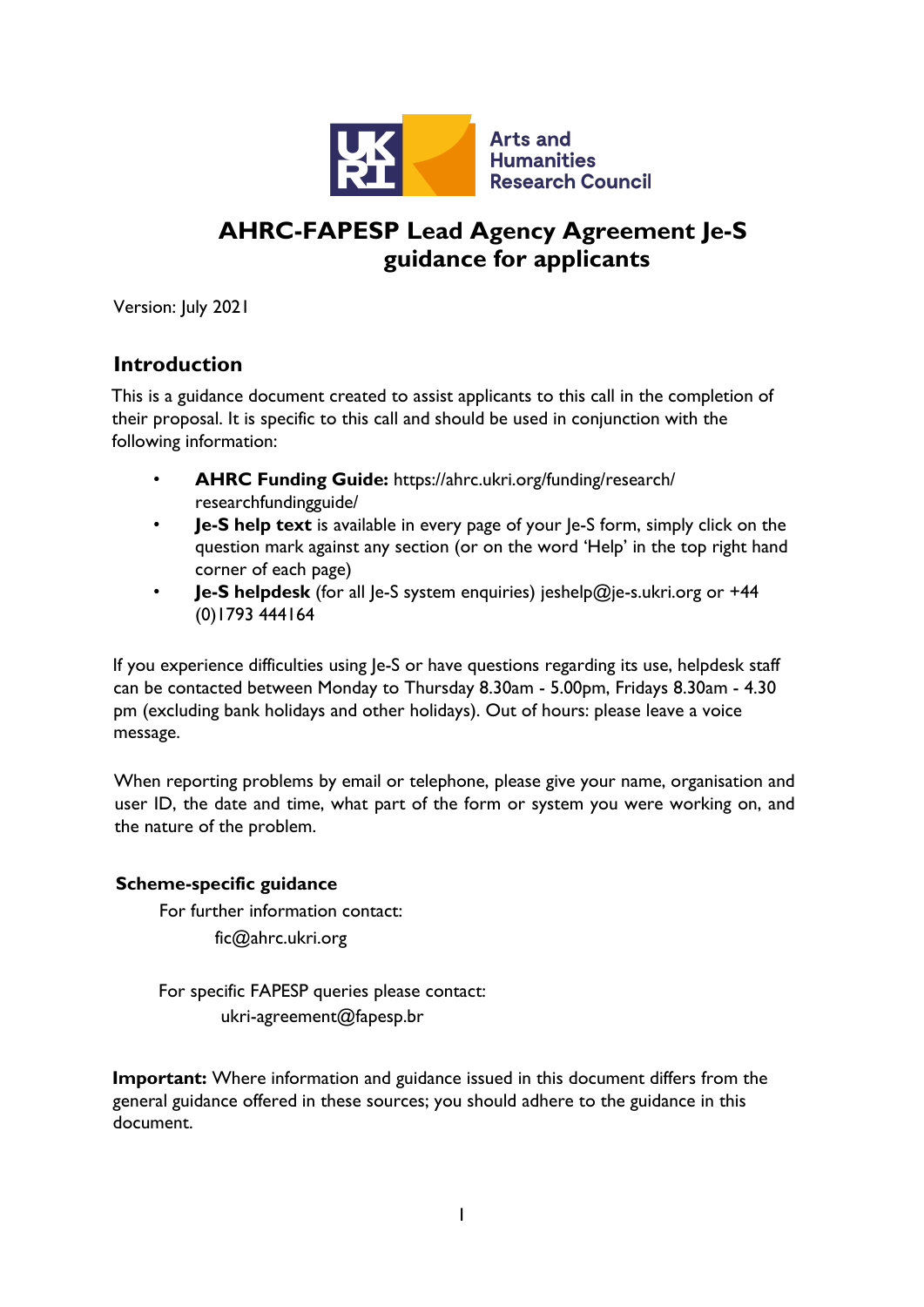Please note, applications should be submitted simultaneously by the UK-based PI through JeS and by the São Paulo-based PI to SAGe. Please also be aware that no resubmissions are allowed for this call.

### **Call Summary**

UK Research and Innovation (UKRI) and the State of São Paulo Research Foundation (FAPESP) have agreed a pioneering Memorandum of Understanding (MoU) to welcome, encourage and support applications that may cut across their national boundaries and involve international collaborative teams.

The UKRI-FAPESP Memorandum of Understanding underpins the 'Lead Agency Agreement', the goal of this agreement is to reduce some of the barriers researchers and funding agencies encounter when working internationally and to encourage collaborative research. Where the AHRC is involved, collaborative research proposals may be submitted in any area of the arts and humanities within the remit of both the AHRC and FAPESP. There is no deadline, and proposals will be accepted on an ongoing basis until expiry of the MoU on 31 December 2025.

In order for AHRC/FAPESP proposals submitted through the lead agency agreement to receive support from FAPESP, Brazilian partners must be based at eligible institutions, these are higher education and research organisations, public or non-profit in the **State of São Paulo.**

**Applicants should contact FAPESP to confirm their eligibility before submitting an application.** For eligible applicants, FAPESP will provide a letter confirming eligibility which should be attached to the joint funding application submitted to FAPESP (SAGe) and AHRC (Je-S).

**Please note that, in contrast to normal FAPESP procedure, resubmissions are not permitted** (unless investigators are specifically invited to do so). AHRC recommends that this difference in procedure is clearly communicated with all São Paulo-based collaborators so that the best possible proposal can be submitted.

# **Sistema de Apoio a Gestão (SAGe)**

Please note that a submission of the proposal by the São Paulo-based PI to FAPESP needs to be made via SAGe before the application to AHRC is made. The full proposal form should then be saved as a PDF and attached to the Je-S submission.

Both the submission to SAGe and the submission to Je-S should include a copy of the letter of eligibility from FAPESP.

If you have any questions or experience any difficulties with regards to the SAGe/FAPESP submission please contact ukri-agreement@fapesp.br.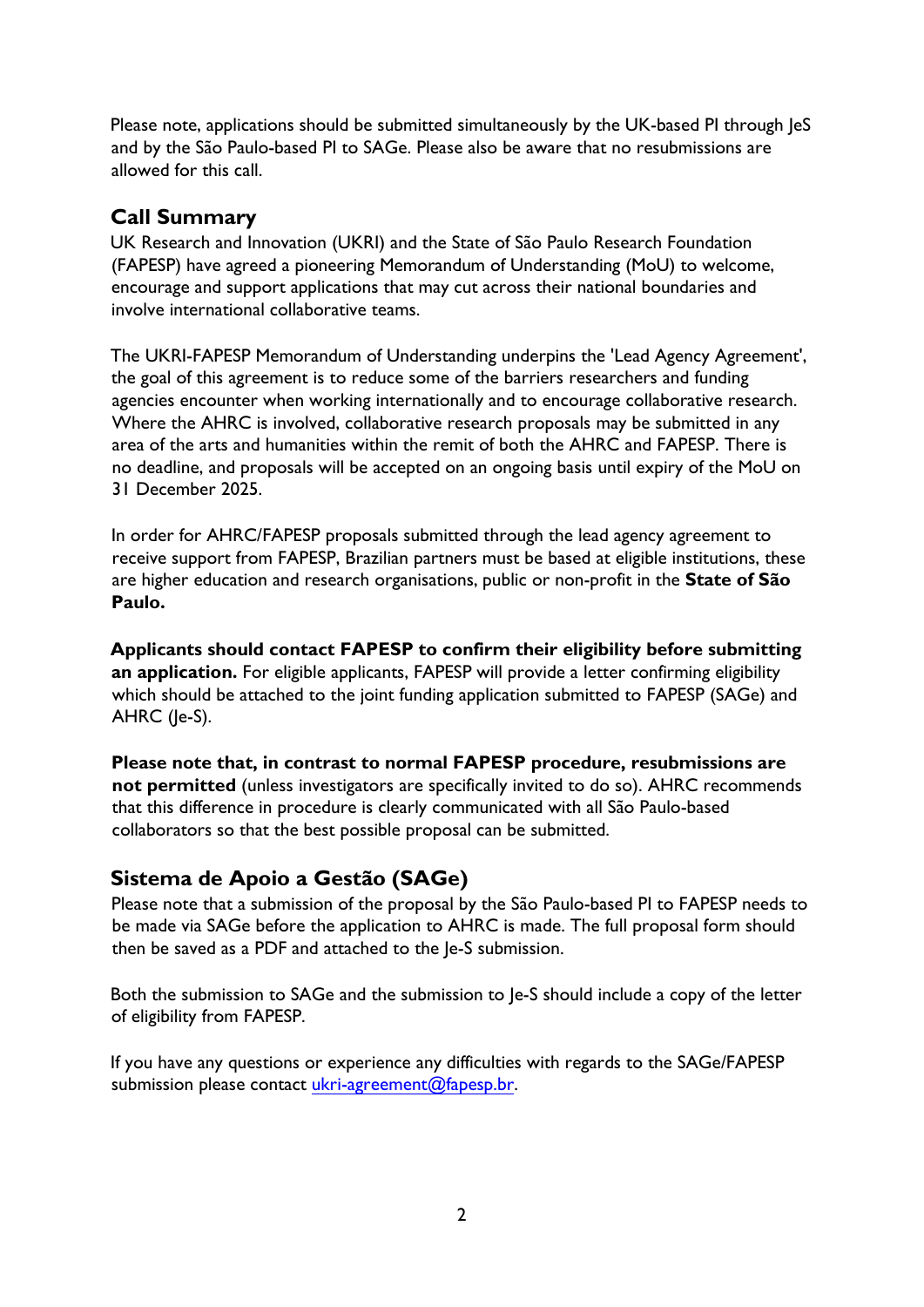# **Joint Electronic Submissions (Je-S)**

All proposals under this call must be completed and submitted through UKRI's Joint Electronic Submissions (Je-S) system.

Please note that this is an open funding opportunity which operates to open deadlines. Proposals may be submitted at any time via the AHRC Research Grants (Open Call) scheme until the termination of the UKRI-FAPESP agreement. The existing Memorandum of Understanding expires at the end of 2025. You should allow sufficient time for completion of the research organisation submission process checks/authorisation.

Please consult the  $Ie-S$  Handbook for details of how to submit your application.

### **Creating your proposal**

We recommend you start your application early. You can save completed details in Je-S at any time and return to continue your application later.

When applying, select 'new document' then: **Council**: AHRC **Document type**: Standard proposal **Scheme**: Research grants – Standard **Call/type/mode**: Research Grants Sao Paulo Research Foundation FAPESP (Open Call) **Project Title**: the project title must begin with the words **AHRC-FAPESP**.

It is the applicant's responsibility to ensure that the proposal is created and submitted against the correct call (and consequently correct scheme). We will not accept proposals for processing that are not submitted using the above call route.

Please refer to the AHRC [Research](https://ahrc.ukri.org/funding/research/researchfundingguide/) Funding Guide for details on how to complete your application.

### **Attachments**

In addition to the standard attachments outlined in the AHRC Research Funding Guide, the UK-based PI should submit the following documents as attachments with their Je-S application:

- FAPESP proposal form. This should be exactly the same as submitted to FAPESP via SAGe – once the SAGe form is complete, please save as a pdf. As the FAPESP proposal form includes the FAPESP consolidated budget, applicants are not required to include São Paulo-based researcher costs within the Je-S form/UK budget table.
- Letter of support from FAPESP confirming eligibility for FAPESP funding.
- Further documentation may be required by FAPESP, to be supplied by the São Paulobased PI in order to complete the analysis of the proposal.

The FAPESP proposal form and FAPESP letter of eligibility should be provided to the UKbased PI by the São Paulo-based PI.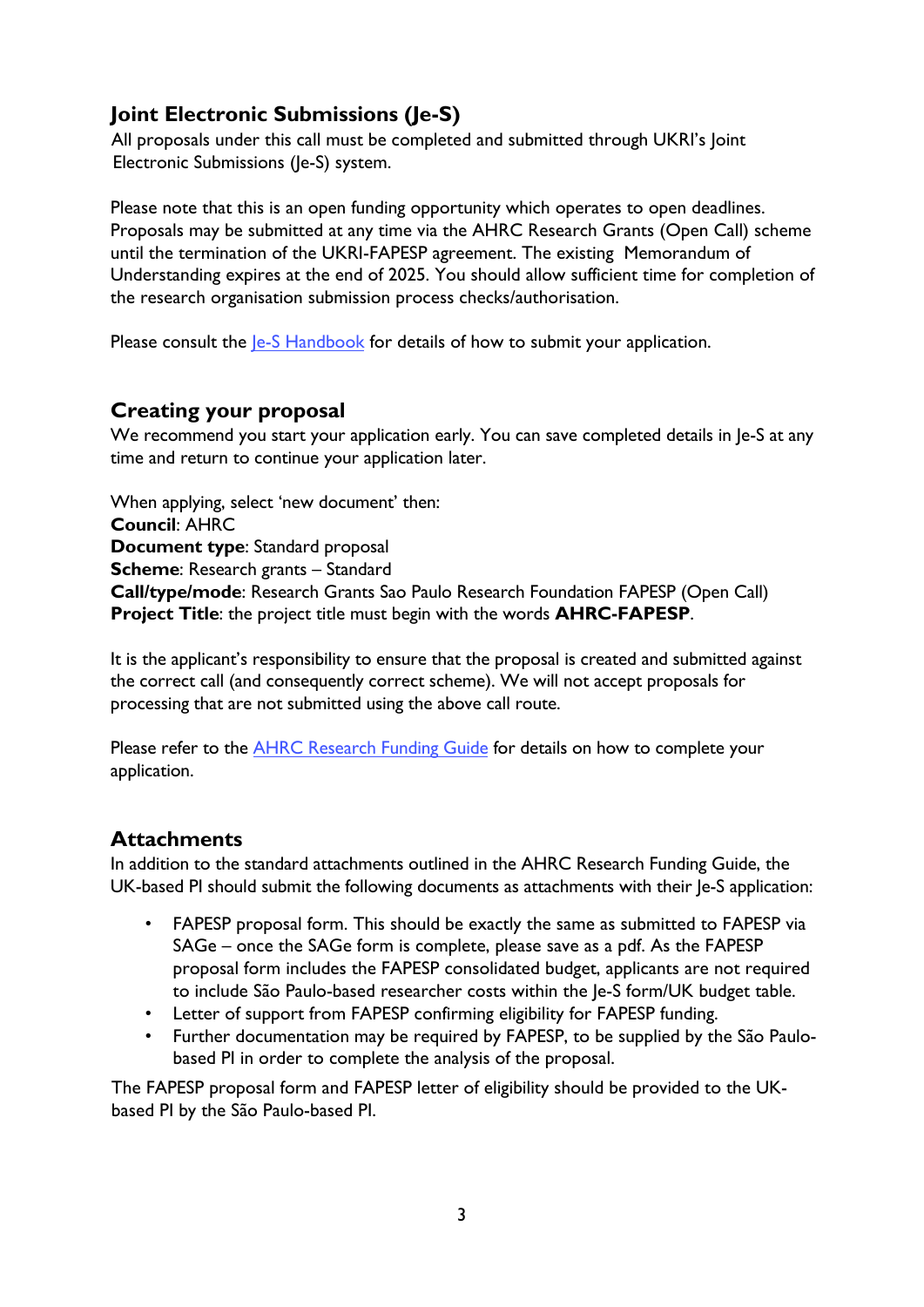#### **Investigators**

Enter the name of the principal investigator (PI) and any co-investigators (Co-Is) if applicable.

Investigators may be from more than one research organisation, but the PI must be from the organisation that will administer the UK-led (AHRC-funded) part of the grant. The PI will take intellectual leadership of the project and manage the research; this individual will be the contact person for AHRC correspondence. All named investigators are responsible for ensuring that successful proposals are undertaken and completed in the manner specified.

All São Paulo-based applicants for whom funds are being requested from FAPESP must be listed as international co-investigators in Je-S. Please see "International co investigators" section for more details.

Please note that it is mandatory that you answer positively to the question 'Post will outlast project?' To clarify, there is an expectation that the PI's post will be in place for the duration of the project.

#### **International co-investigators**

Please note that any academic researcher (PhD or equivalent) from an established international research organisation of comparable standing to an AHRC-eligible UK research organisation will be eligible to be listed as an international co-investigator under this scheme. Please note that international costs must not exceed 30% of the full 100% fEC cost of the grant. However, the total of these costs and the costs for UK co-investigators in business, civil society of government bodies must not exceed 30% of the full 100% fEC cost of the grant.

**Please note** that for proposals submitted under the AHRC-FAPESP Lead Agency Agreement, São Paulo-based applicants whose costs are being sought from FAPESP should be entered as international co-investigators. It is essential that any such individuals are eligible for funding from FAPESP as their costs will not be covered by the AHRC.

**For international co-investigators based in São Paulo for whom funds are being sought from FAPESP under the AHRC-FAPESP Lead Agency Agreement:** All costs for São Paulo-based international co-investigators must be entered into the FAPESP budget as part of the SAGe proposal form. The SAGe proposal form (as a whole) should then be uploaded to the Je-S proposal as an additional attachment. All costs associated with FAPESP-funded researcher costs must be entered in the FAPESP budget table (which is included in the SAGe proposal form) and costs must be in accordance with FAPESP's normal funding rules for proposals.

In the Je-S form, São Paulo co-investigator 'time' allocation must be entered under the standard Co-I section, but the salary rate must be entered as zero. The Resource Summary section in the Je-S form should not contain any costs associated with the São Paulo team. It is recommended that potential overseas-based co-investigators should contact the Je-S Helpdesk (jeshelp@je-s.ukri.org) if their organisation is not selectable as part of the  $Ie-S$ person account registration process. These organisations will then be added to the Je-S database which will allow relevant selection as part of the required person account registration process (that co-applicants are obliged to initiate, via the login page).